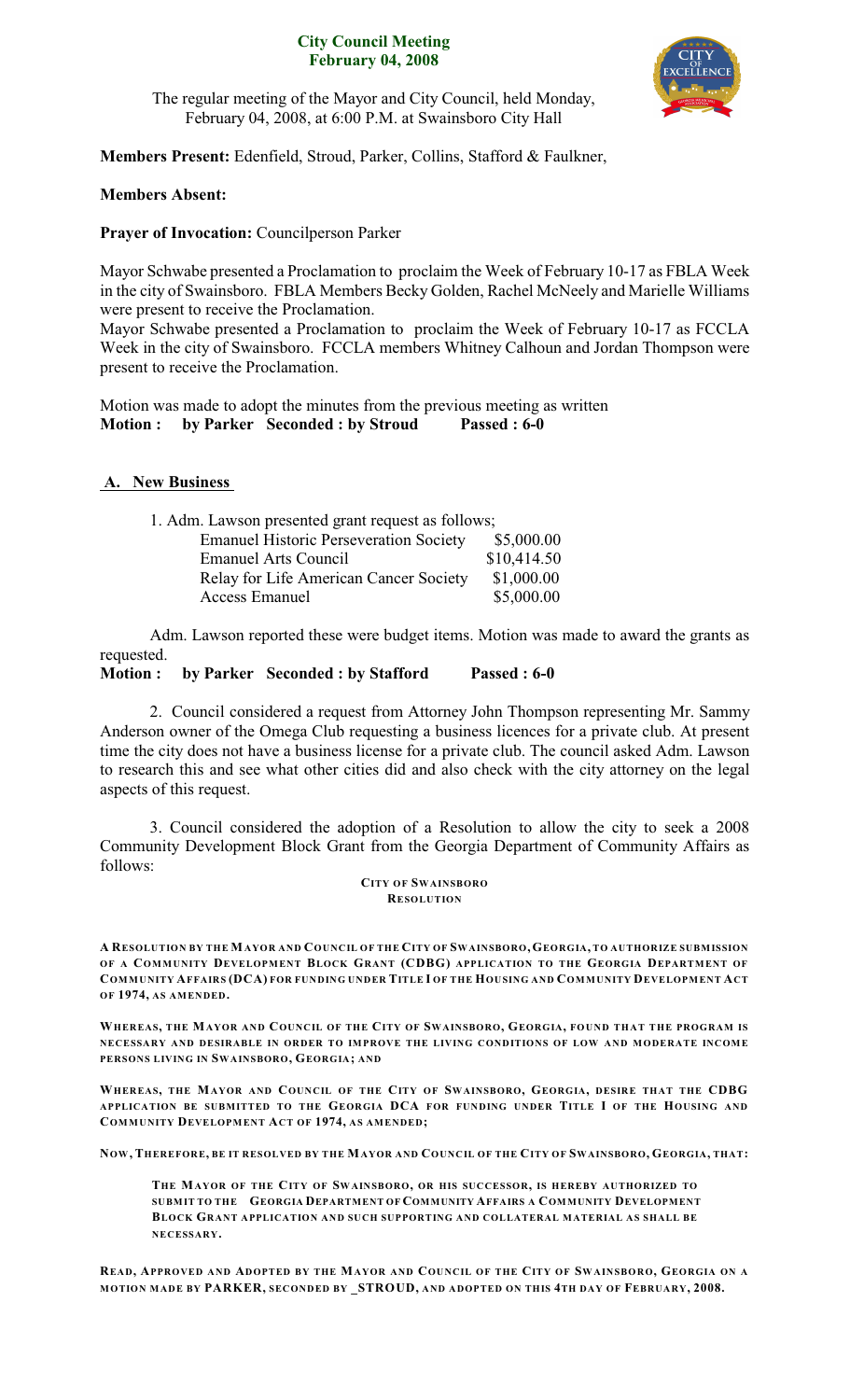#### Motion was made to adopt the resolution. **Motion : by Parker Seconded : by Stroud Passed : 6-0**

4. Downtown Development Director, Anthony Faris, asked council to consider allowing the Swainsboro DDA to revitalize and market the property on West Main formally know as the Christian Youth Center and Food Pantry. He stated they had some ideas for this area and would be seeking grants to improve it. Motion was made to accept the request and allow the Swainsboro DDA to proceed.

**Motion : by Parker Seconded : by Stroud Passed : 6-0**

5. Council discussed the possibility of enacting a no tobacco policy for city building and vehicles. Motion was made for Adm. Lawson to research an ordinance for consideration.<br>Motion: by Edenfield Seconded: by Parker Passed: 6-0 **Motion :** by Edenfield Seconded : by Parker

### **B. Old Business**

 1. Council heard the second reading of an ordinance to amend the Hotel/Motel Excise Tax Ordinance to add the language recommenced by the Department of Community Affairs. This would not effect or change the ordinance . This would add an additional clause suggested by DCA. No one objected.

2. Council heard the second reading of an ordinance for the regulation of wreckers and wrecker services. This would get a uniform set of rules for all wrecker services to adhere to. No one objected.

### **C. Committee Reports**

**Police:** Councilperson Stafford reported that the Police personnel committee had met and interviewed for a new detective in the Police Department and the committee recommends David Way for hire to fill that position. Motion was made to accept the recommendation of the committee and hire David Way.

**Motion : by Stafford Seconded : by Stroud Passed : 6-0**

Councilperson Stafford reported that the Chief of Police has reported that since the new entrance to the college has been moved the traffic in that area and the speeds of the vehicles have increased. The problems is that a portion of Lambs Bridge Rd. is not in the city. Council asked Adm. Lawson to contact the county to see if they would allow the city to annex that portion of the road.

**Building and Safety**: Councilperson Faulkner had no report .

**Executive:** No Report

**Public Works:** Councilperson Collins reported everything routine.

**Recycle:** Councilperson Collins reported operations normal .

**Fire :** Councilperson Parker reported the Fire Department personnel committee had met and interviewed for a new Fire Fighter. Councilperson Parker recommended James Ward for that position. Motion was made to hire James Ward in the Fire Department.

# **Motion : by Parker Seconded : by Stroud Passed : 6-0**

Councilperson Parker presented the Fire report for the 2007 year.

**Recreation:** Councilperson Stroud reported everything routine.

**Airport:** Councilperson Edenfield had no report.

**Water & WW:** Councilperson Edenfield reported that pump station #4 had gone down over the weekend and the pumps needed replacing. Randy Scarboro with OMI had obtained a bid to replace the pumps. The estimate for the material to replace the pumps was \$25,536.00. OMI would furnish the labor to replace the pumps. Motion was to accept the estimate and proceed with the work.

**Motion: by Edenfield Seconded by: Parker Passed 6-0**